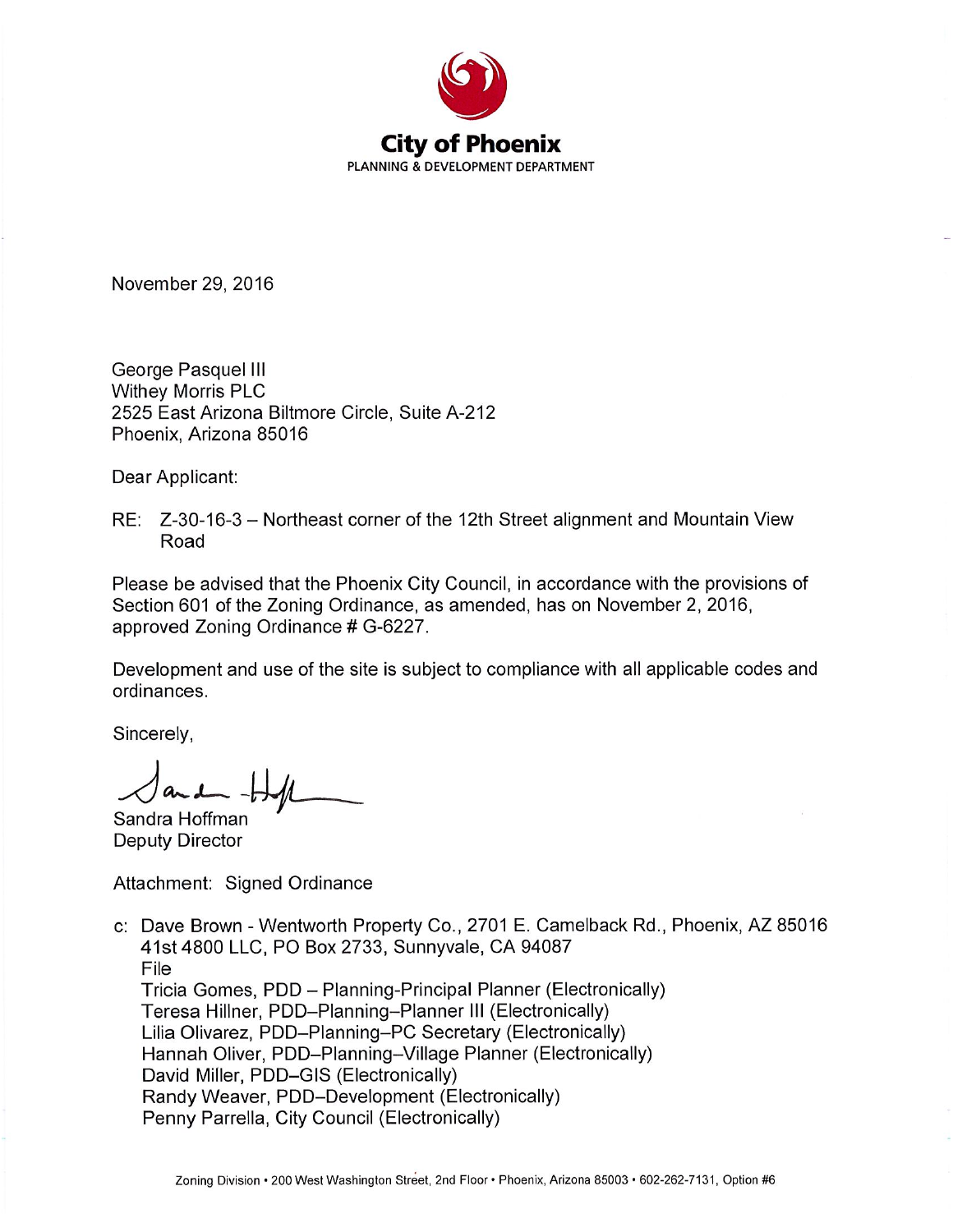Offical Records of Maricopa County Recorder HELEN PURCELL 20160840917 11/15/201611:35 ELECTRONIC RECORDING 6227G-5-1-1-

## ORDINANCE G-6227

AN ORDINANCE AMENDING THE ZONING DISTRICT MAP ADOPTED PURSUANT TO SECTION 601 OF THE CITY OF PHOENIX ORDINANCE BY CHANGING THE ZONING DISTRICT CLASSIFICATION FOR THE PARCEL DESCRIBED HEREIN (CASE Z-30-16-3) FROM R-3 (APPROVED R-2) (MULTIFAMILY RESIDENCE DISTRICT}, TO PUD (PLANNED UNIT DEVELOPMENT).

follows: BE IT ORDAINED BY THE COUNCIL OF THE CITY OF PHOENIX, as

SECTION 1. The zoning of an approximately 1.28 acre property located at the northeast corner of the 12th Street alignment and Mountain View Road in a portion of Section 28, Township 3 North, Range 3 East, as described more specifically in Attachment "A," is hereby changed from "R-3" (Approved R-2) (Multifamily Residence District), to "PUD" (Planned Unit Development).

SECTION 2. The Planning and Development Director is instructed to modify the Zoning Map of the City of Phoenix to reflect this use district classification change as shown in Attachment "B."

SECTION 3. Due to the site's specific physical conditions and the use district applied for by the applicant, this rezoning is subject to the following stipulations,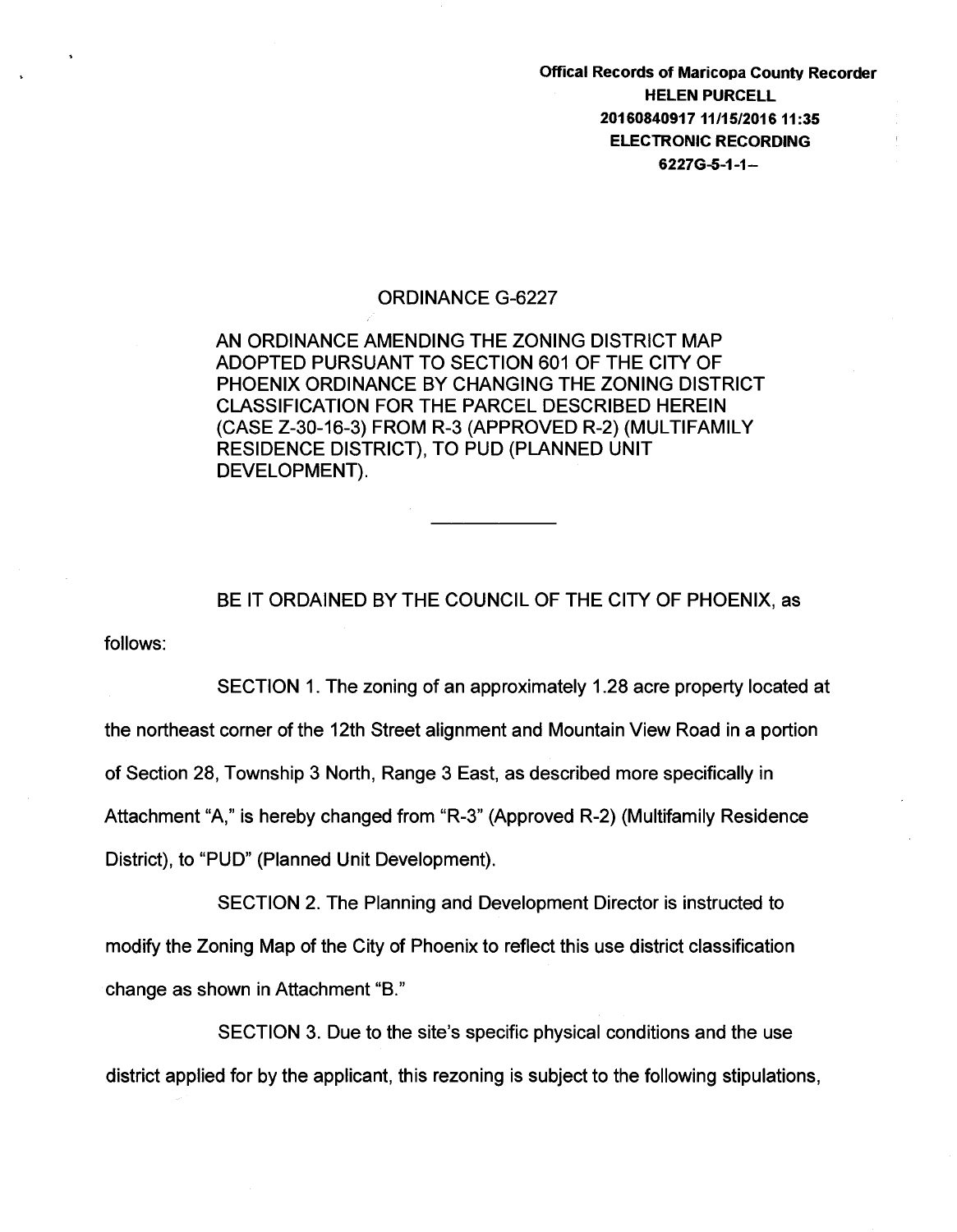violation of which shall be treated in the same manner as a violation of the City of

Phoenix Zoning Ordinance:

- 1. An updated Development Narrative for the Mountain View Storage PUD reflecting the changes approved through this request shall be submitted to the Planning and Development Department within 30 days of City Council approval of this request. The updated Development Narrative shall be consistent with the Development Narrative date stamped August 25, 2016.
- 2. The developer shall submit a copy of the Grading and Drainage Plan to the Floodplain Management section of Street Transportation Department for review and approval of Floodplain requirements prior to issuance of a Grading Permit.
- 3. Prior to preliminary site plan approval, the landowner shall execute a Proposition 207 Waiver of Claims in a form approved by the City Attorney's office. The waiver shall be recorded with the Maricopa County Recorder's office and delivered to the City to be included in the rezoning application file for record.

SECTION 4. If any section, subsection, sentence, clause, phrase or

portion of this ordinance is for any reason held to be invalid or unconstitutional by the

decision of any court of competent jurisdiction, such decision shall not affect the validity

of the remaining portions hereof.

PASSED by the Council of the City of Phoenix this 2nd day of November,

2016.



ATTEST:

City Clerk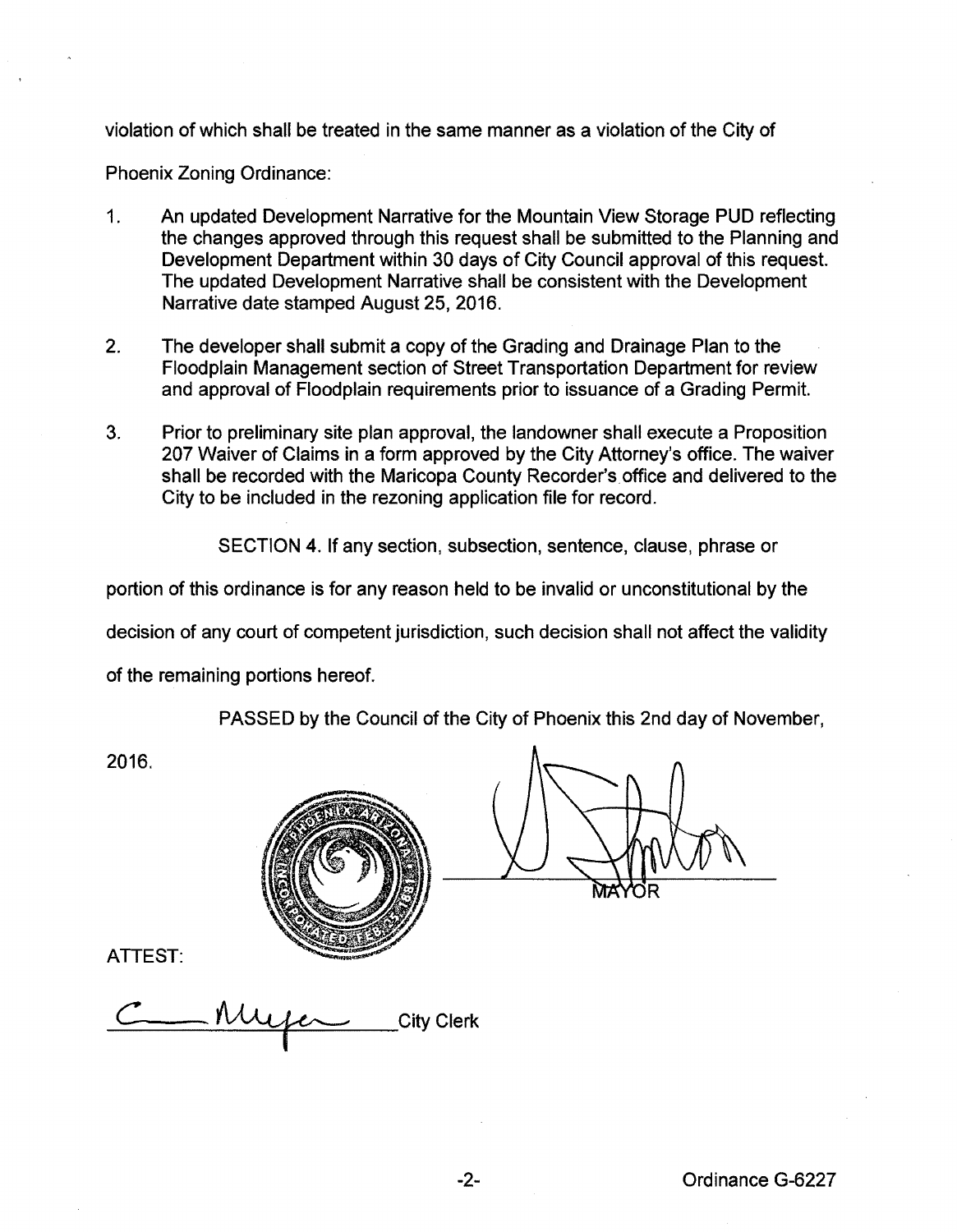APPROVED AS TO FORM: <u>•</u> Acting City Attorney

REVIEWED BY:

L City Manager

PL:tml:12691861. (CM#21) (Item #44) - 11/2/16

Attachments: A- Legal Description (1 Page) B- Ordinance Location Map (1 Page)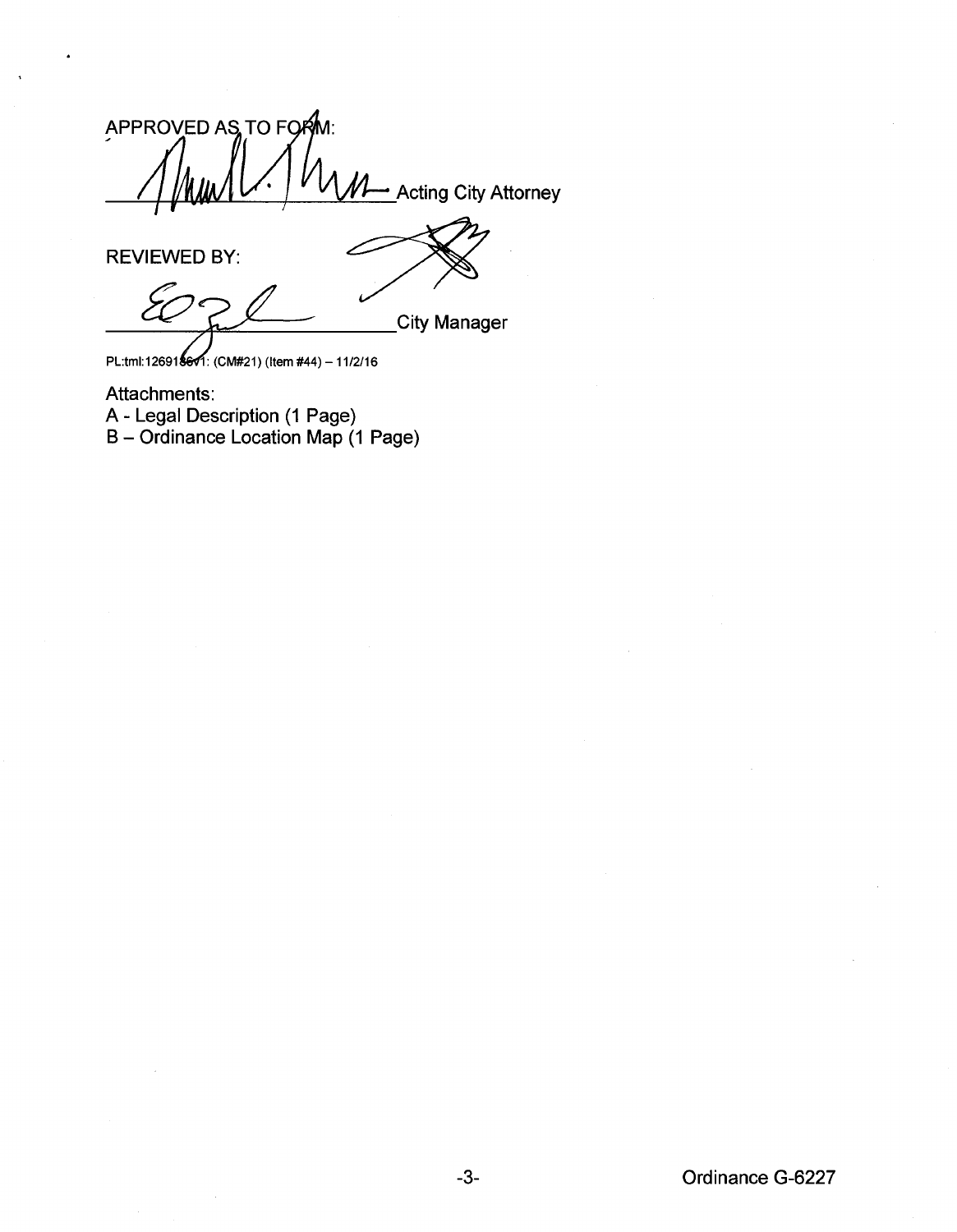## ATTACHMENT A

## LEGAL DESCRIPTION FOR Z-30-16-3

A PORTION OF THE NORTHEAST QUARTER OF SECTION 28, TOWNSHIP 3 NORTH, RANGE 3 EAST OF THE GILA AND SALT RIVER BASE AND MERIDIAN, MARICOPA COUNTY, ARIZONA.

LOT 1, MOUNTAIN VIEW VILLA, ACCORDING TO BOOK 269, OF MAPS, PAGE 35, RECORDS OF MARICOPA COUNTY, ARIZONA.

EXCEPT ANY PORTION THEREOF LYING WITHIN SHADOW HILLS CONDOMINIUMS, ACCORDING TO THE PLAT OF RECORD IN THE OFFICE OF THE COUNTY RECORDER OF MARICOPA COUNTY, ARIZONA IN BOOK 334 OF MAPS, PAGE 7.